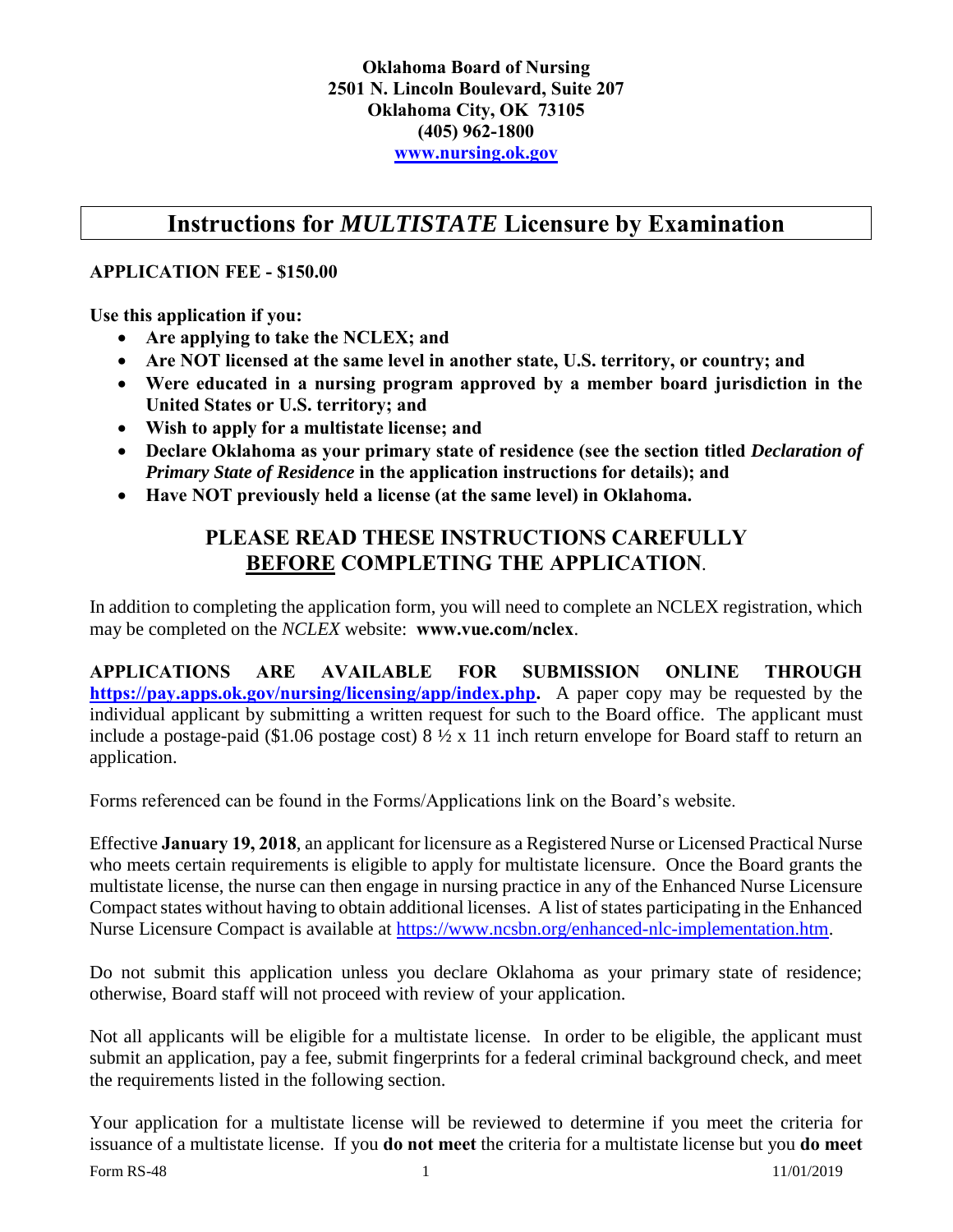the criteria for a single-state license, this application can be converted to an application for a single-state Oklahoma license, if you check the "YES" box in the application. Please note that if you do not meet the criteria for a multistate license and you check the "NO" box, indicating you do not want your application converted to a single-state Oklahoma license, **your application fee will not be refunded.** 

#### **REQUIREMENTS FOR MULTISTATE LICENSURE IN OKLAHOMA**

**Age:** The applicant for licensure must be a minimum of eighteen (18) years of age.

**Verification of citizenship status:** State law requires the Board of Nursing to issue a license only to U.S. citizens, nationals and legal permanent resident aliens; and to qualified alien applicants who present, *in person*, valid documentary evidence of:

- 1. A valid, unexpired immigrant or nonimmigrant visa status for admission into the U.S.;
- 2. A pending or approved application for asylum in the U.S.;
- 3. Admission into the U.S. in refugee status;
- 4. A pending or approved application for temporary protected status in the U.S.;
- 5. Approved deferred action status; or
- 6. A pending application for adjustment of status to legal permanent residence status or conditional resident status.

Applicants in the above six categories will only be eligible to receive a license card that is valid for the time period of their authorized stay in the U.S., or if there is no date of end to the time period of their authorized stay, for one year. The license card is required to indicate that it is temporary. The information will be verified through the Systematic Alien Verification for Entitlements (SAVE) Program, operated by the U.S. Department of Homeland Security.

**Graduation from a state Board-approved program of registered or practical nursing**: You must be a graduate of a **state Board-approved program** of registered or practical nursing. An official transcript from the nursing education program must be submitted directly from the nursing education program. The transcript must show the diploma or degree and the date conferred. The transcript must be obtained from an entity approved and recognized by the U.S. Department of Education as a primary source for providing education transcripts. The nursing education program you attended **must have included theory and clinical experience in the following areas**:

- Care of the adult
- Care of children
- Maternal-newborn nursing
- Psychiatric-mental health nursing (Exception: psychiatric clinical experience is not required for practical nurse applicants)

**Completion of the licensure examination**: Once all other requirements for licensure have been met, you will be made eligible to take the NCLEX-RN or NCLEX-PN licensure examination. In order to be made eligible, you must have registered with the testing service [\(http://www.pearsonvue.com/nclex/?REDIRECT\\_TIMESTAMP=1514920242634\)](http://www.pearsonvue.com/nclex/?REDIRECT_TIMESTAMP=1514920242634).

**Review of criminal charges, disciplinary action, judicial declaration of incompetence, or alternative program**: Effective January 1, 2013, state law (59 O.S. § 567.18.B.) requires each applicant for licensure to have a fingerprint-based background check completed not more than ninety (90) days old at the time of submission of the application for licensure. The background check consists of fingerprint-based searches of the Oklahoma State Bureau of Investigation (OSBI) and Federal Bureau of Investigation (FBI) Criminal History Record Information databases and name index searches of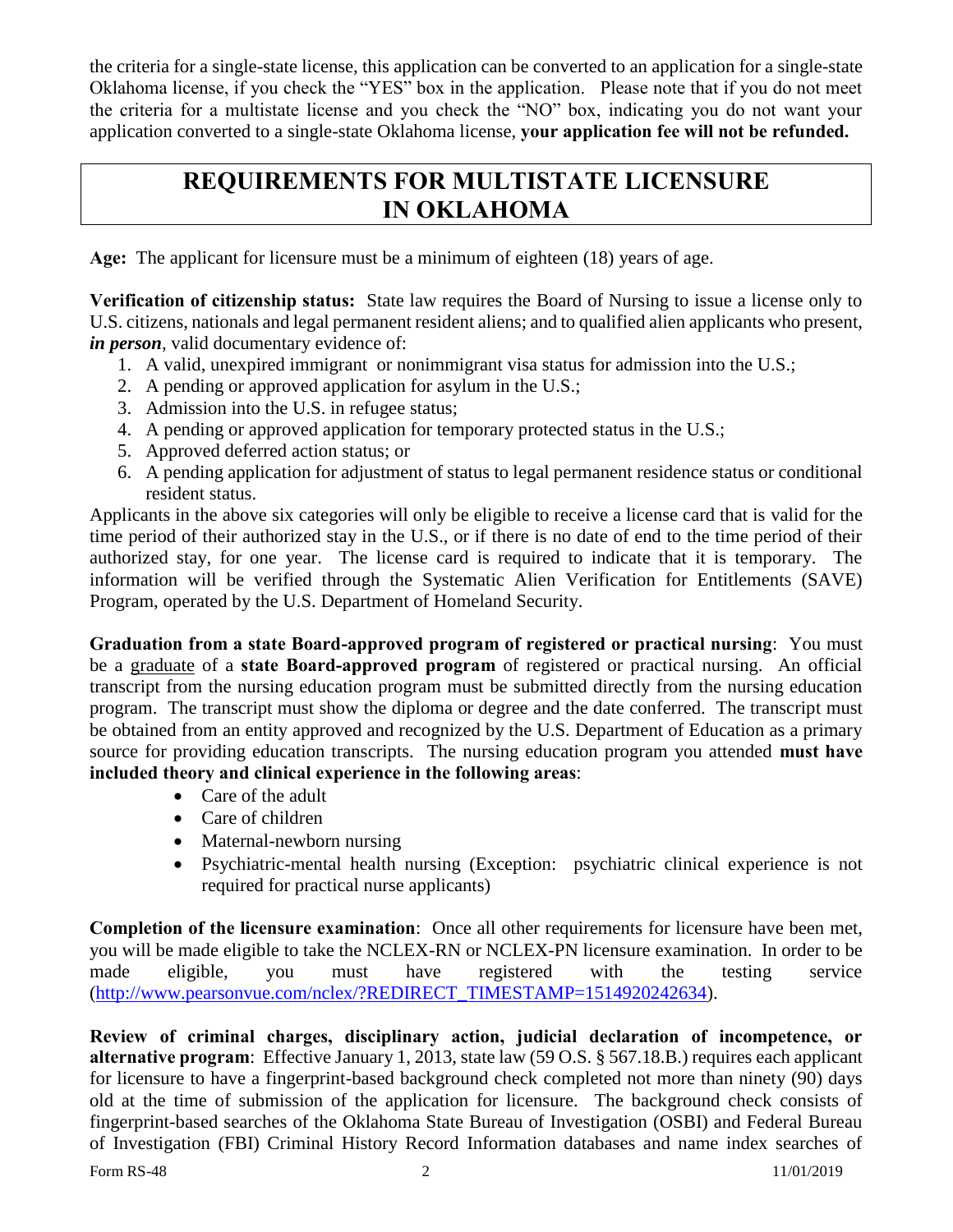computerized databases containing criminal history records. Please read the *Privacy Act Statement and Applicant Notification* found in the Appendix to this set of instructions. Please see the "Instructions" section for further information on obtaining a fingerprint-based background check.

In addition to the background check, applicants for licensure who have ever been summoned, arrested, taken into custody, indicted, convicted or tried for, or charged with, or pleaded guilty to, the violation of any law or ordinance or the commission of any misdemeanor or felony, or requested to appear before any prosecuting attorney or investigative agency in any matter; or have ever had disciplinary action taken against a nursing license, certification or registration, any professional or occupational license, registration, or certification and/or any application for a nursing or professional or occupational license, registration, or certification or if there is currently any investigation of your nursing license, registration, or certification; and/or any professional or occupational license, registration, or certification; and/or any application for a nursing and/or professional or occupational license, registration, or certification in any state, territory or country, **or** have ever been judicially declared incompetent; or are currently participating in an alternative to discipline program in any state, territory, or country are required to notify the Oklahoma Board of Nursing in writing. A "report in writing" means that the applicant/licensee provides a signed and dated description stating in his/her own words the date, location, and circumstances of the incident, and if applicable, the resulting action taken by the court, agency, or disciplinary board. The report may be in the form of a letter or a statement in the provided space on the application. The report must be accompanied by certified court records or a board order. A verbal report does not constitute a "report in writing". A written report not accompanied by a full set of certified court records or the board order(s) does not constitute a "report in writing". Failure to report such action is a violation of the *Oklahoma Nursing Practice Act*.

An applicant for a license to practice as a Registered Nurse or Licensed Practical Nurse must submit to the Oklahoma Board of Nursing "certified written evidence that the applicant has never been convicted of a felony crime that substantially relates to the occupation of nursing and poses a reasonable threat to public safety" [59 O.S. § § 567.5, 567.6].

**NOTE: An applicant for licensure in Oklahoma who has been convicted or found guilty, or entered into an agreed disposition, of a felony offense is not eligible for a multistate license.**

**Requirements specific to multistate licensure:** In order to be eligible for a multistate license, the applicant must meet the following requirements:

- 1. Meets Oklahoma's qualifications for licensure or renewal of licensure, as well as all other applicable state laws;
- 2. Has graduated or is eligible to graduate from a licensing-board-approved RN or LPN/VN prelicensure education program;

#### **OR**

Has graduated from a foreign RN or LPN/VN pre-licensure education program that:

- a. has been approved by the authorized accrediting body in the applicable country and
- b. has been verified by an independent credentials review agency to be comparable to a licensing-board-approved pre-licensure education program;
- 3. Has successfully passed an English proficiency examination that includes the components of reading, speaking, writing and listening; if a graduate of a foreign pre-licensure education program not taught in English or if English is not the individual's native language;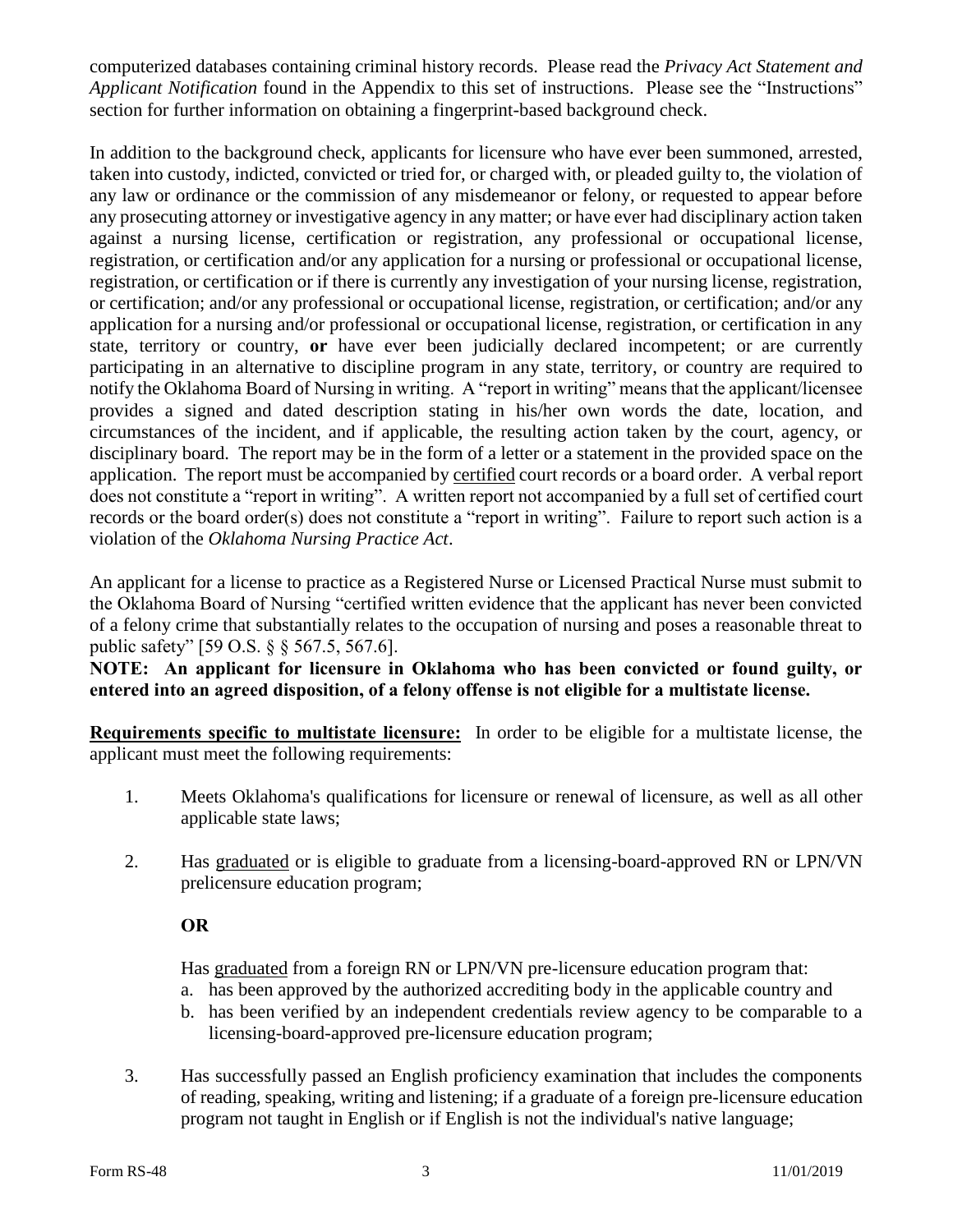- 4. Has successfully passed an NCLEX-RN<sup>®</sup> or NCLEX-PN<sup>®</sup> Examination or State Board Test Pool Examination, as applicable;
- 5. Is eligible for or holds an active, unencumbered license;
- 6. Has submitted, in connection with an application for initial licensure or licensure by endorsement, fingerprints or other biometric data for the purpose of obtaining criminal history record information from the Federal Bureau of Investigation and the Oklahoma State Bureau of Investigations;
- 7. Has not been convicted or found guilty, or entered into an agreed disposition, of a felony offense under applicable state or federal criminal law;
- 8. Has not been convicted or found guilty, or entered into an agreed disposition, of a misdemeanor offense related to the practice of nursing as determined on a case-by-case basis;
- 9. Is not currently enrolled in an alternative program;
- 10. Is subject to self-disclosure requirements regarding current participation in an alternative program;
- 11. Has a valid United States Social Security number; and
- 12. Declares Oklahoma as the primary state of residence.

#### **INSTRUCTIONS FOR COMPLETION OF THE APPLICATION**

It is recommended that you submit your application to the Oklahoma Board of Nursing approximately two months (but no more than four months) before graduation. This will ensure adequate time for processing.

1. *Completion of application*: The application should be completed and submitted online on the Board's website: [https://pay.apps.ok.gov/nursing/licensing/app/index.php.](https://pay.apps.ok.gov/nursing/licensing/app/index.php) You must complete all modules of the application with your **full legal name** which is the name on your birth certificate and any subsequent legal name changes. Please indicate "NMN" if you do not have a middle name. Please provide copies of legal documentation to support your legal names (ex: birth certificate, marriage license). Please provide copies of legal documentation to support your legal names (ex: birth certificate, marriage license). **You must provide a Social Security number on the application**. This information is mandatory, pursuant to 56 O.S. § 240.21A, for administration of the tax laws of the State of Oklahoma and 59 O.S §567.21 for the issuance of a multistate license.

If you have been licensed with this Board under a different name, you must complete a *Name Change Request* along with a certified copy of the legal document changing your name and fee in order to be licensed under your new name.

If you are submitting a hard copy application**, you may NOT use correction fluid on the application**. When you are finished entering your information sign the application LEGIBLY, using your full legal name.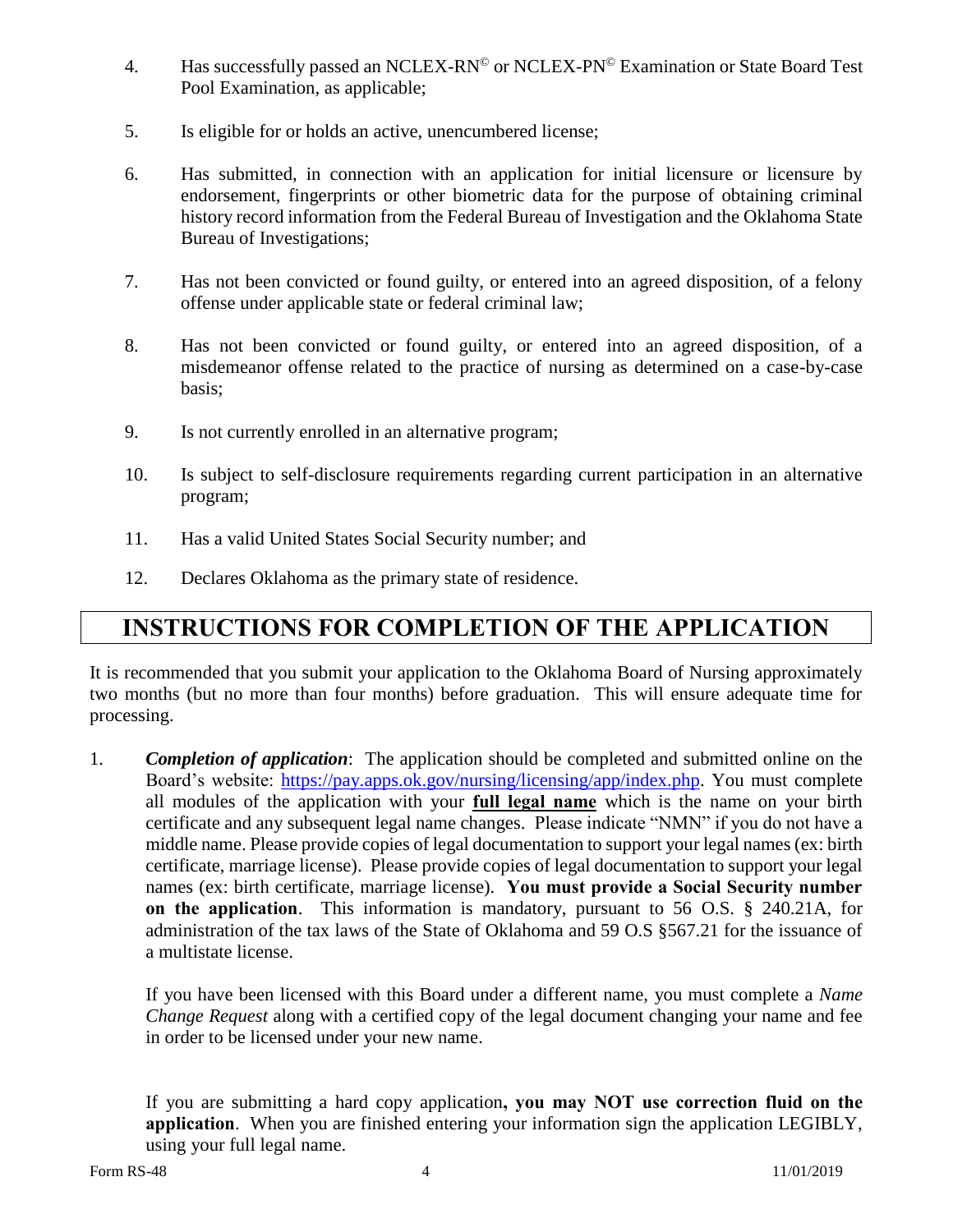- The Board's newsletters are now provided by electronic mail, so it is recommended you provide an e-mail address on the application.
- 2*. Citizenship:* All applicants for licensure must complete the appropriate *Evidence of Status Form.*

If you are a U.S. citizen, U.S. national, or legal permanent resident alien, you must submit a photocopy of one of the documents listed under "Acceptable Documents to Establish Evidence of Citizenship" on the *Evidence of Status Part A Form*.

According to State law, **if you are a qualified alien, you must bring in person** the *Evidence of Status Form* to the Board office along with the original documents that support your qualified alien status, as shown on the *Evidence of Status Part B Form*. At the Board office, a staff member will copy your qualified alien status documentation and will notarize the *Evidence of Status Form*.

3. *Background Check:* Each applicant must provide fingerprint images to be used for the purpose of permitting a state and national criminal history records search through the OSBI and FBI. The criminal history records search must be conducted through the Board's vendor, Idemia, no more than ninety (90) days prior to receipt of the application in the Board office. The results of the search are provided directly to the Board office by the OSBI usually within one to two weeks. Procedures for changing, correcting or updating OSBI and / or FBI results are set forth in Title 28, C.F.R., §16.34 and will be furnished as needed. Please read the *Privacy Act Statement and Applicant Notification* found in the Appendix to this set of instructions.

> **Option 1:** If you have an Oklahoma mailing address, you will need to go to an IdentoGo center sponsored by Idemia located within the state to provide fingerprints electronically. These sites are available by appointment only. You must visit the following website to schedule an appointment: **[www.identogo.com,](http://www.identogo.com/)** or you must call (877) 219-0197 to make an appointment. Payment can be made during your appointment or online when scheduling. **Please note that your fingerprints must be obtained electronically only at an IdentoGO center sponsored by Idemia.**

> **Option 2**: **If you have an out-of-state mailing address,** Board staff will mail you specific fingerprint cards that you must take to a local law enforcement agency to obtain the fingerprints. **Please note that you must wait to receive the specific coded fingerprint cards from the Board office prior to obtaining your fingerprints.** An addressed envelope will be provided as the fingerprint cards **must be mailed by the law enforcement agency directly to an IdentoGO center sponsored by Idemia.** You are responsible for the postage and the costs associated with obtaining your fingerprints; **OR** If you are in Oklahoma, you may follow the instructions for Option 1 above. Please note that you cannot be issued a multistate license from the State of Oklahoma unless you declare Oklahoma as your primary state of residence.

4. *Criminal Charges, Disciplinary Action, Judicial Declaration of Mental Incompetence, or Alternative Program:* If you answer "yes" to the criminal charge, discipline, or competency questions on the application, you must **submit a statement on the application form, describing the date, location and circumstances of the incident, and the resulting action taken by the court or disciplinary board**. If you have more than one incident you are reporting, you must speak to every case/charge that has been filed.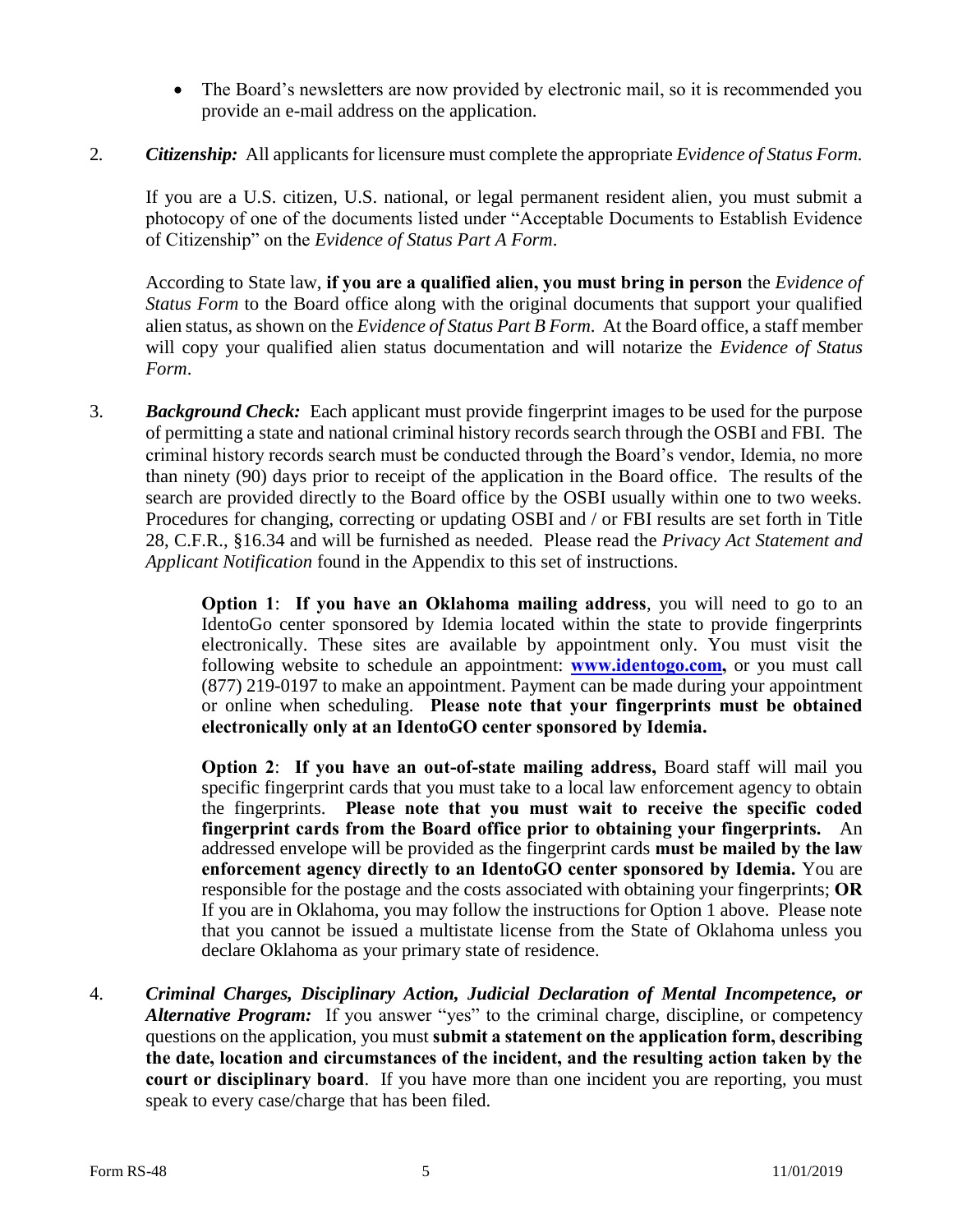Question #1 in the section on *History of Criminal Charges, Disciplinary Action, Mental Incompetence, or Alternative Program* in the application addresses a history of being summoned, arrested, taken into custody, indicted, convicted or tried for, or charged with, or pleaded guilty to, the violation of any law or ordinance or the commission of any misdemeanor or felony, or been requested to appear before any prosecuting attorney or investigative agency in any matter. If you answer "yes" to question #1 in this section, you must submit certified copies of the:

- **Information Sheet, Incident Report, Complaint, and/or Charges** (brief summary of the incident prepared by the court)
- **Affidavit of Probable Cause** (listing of the charges brought against you)
- **Judgment and/or Sentence** (findings of the court and sentence imposed**)**
- **Verification that Judgment and/or Sentence requirements are complete**.

Certified copies are copies of court records obtained from the courthouse in the county/city where the action occurred, dated and signed by the court clerk, and affixed with the court seal. You may obtain these documents from the courthouse in the county/city or in the federal court of the district in which the court action occurred. **The Board staff will not accept Internet court documents, such as Oklahoma Court Information System case reports. Please note that you must report** *all* **arrests and/or charges that have been brought against you**

If no records are found, have the agency provide a certified letter stating no records were found in a search from the date of offense through current.

Question #2 in the section on *History of Criminal Charges, Disciplinary Action, Mental Incompetence, or Alternative Program* in the application addresses a history of disciplinary action taken against a nursing license, certification or registration; any professional or occupational license, registration, or certification; and/or any application for a nursing or professional or occupational license, registration, or certification. If you answer "yes" to question #2 in this section, please request that a certified copy of the Board order be submitted directly to the Board office from the licensing agency.

Question #4 in the section on History of Criminal Charges, Disciplinary Action, Mental Incompetence, or Alternative Program in the application addresses a history of having been judicially declared mentally incompetent. If you answer "yes" to question #4 in this section, please contact the Board office for further instructions.

Question #5 in the section on *History of Criminal Charges, Disciplinary Action, Mental Incompetence, or Alternative Program* in the application addresses current participation in an alternative to discipline program. If you answer "yes" to question #5 in this section, please request that a certified copy of the Board Order and/or alternative program participation documents be submitted directly to the Board office from the licensing agency and/or alternative program.

#### **The Board recommends you submit this material two to four months prior to graduation.**

- 5. *Declaration of primary state of residence:* In order to be eligible to obtain a multistate license from the State of Oklahoma, you must declare Oklahoma as your primary state of residence. If you do not have a current Oklahoma mailing address, you must provide a legible, color copy of one of the following documents:
	- a. Driver's license with a home address;
	- b. Voter registration card displaying a home address;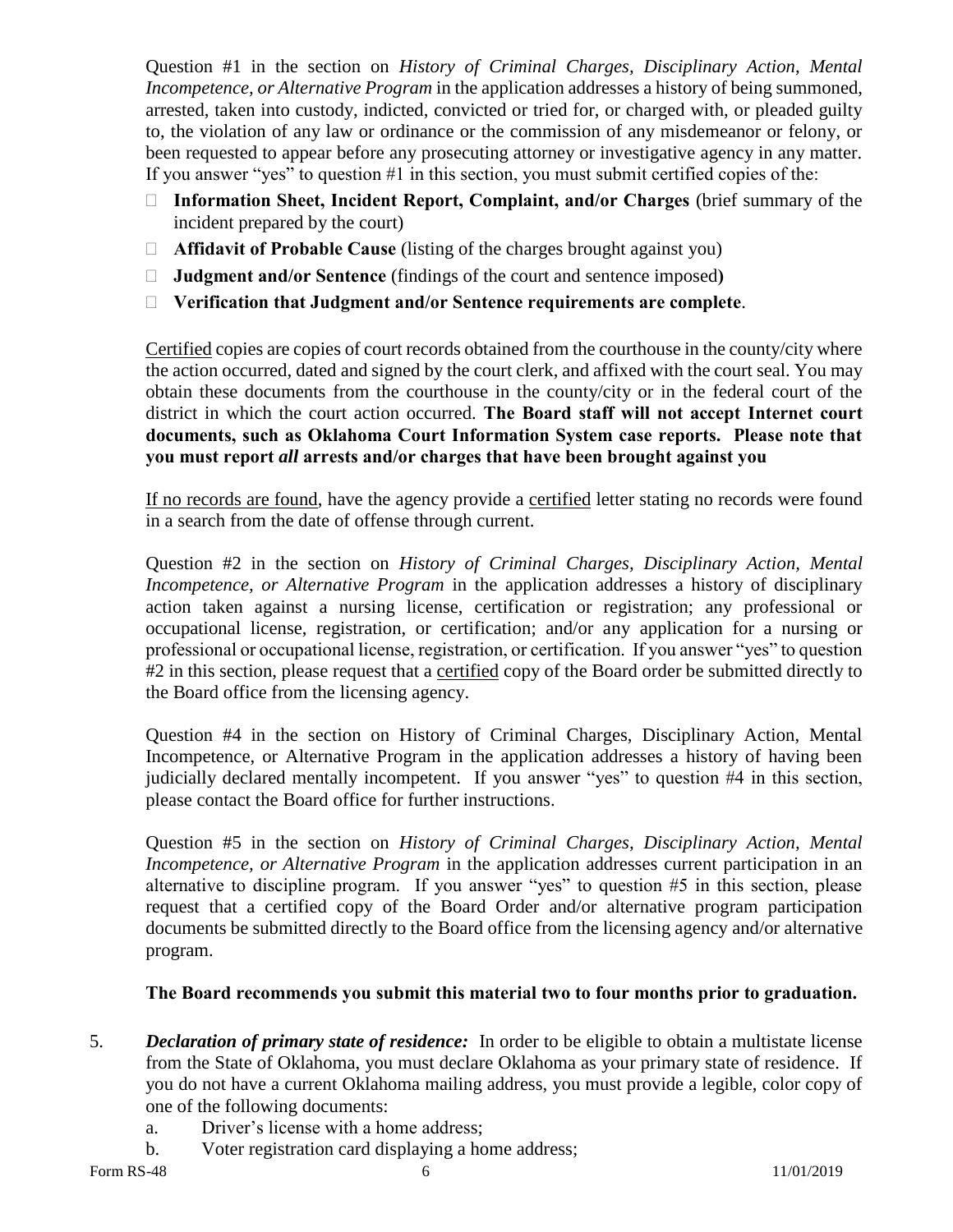- c. Federal income tax return declaring the primary state of residence;
- d. Military Form No. 2058 (state of legal residence certificate); and/or
- e. W2 from US Government or any bureau, division or agency thereof indicating the state of residence.

If you do not have one of these documents, please contact the Board office for further direction regarding the processing of your application.

6. *Fee*: You may pay the application fee online, using a VISA, a MasterCard or an electronic fund transfer when completing the application. Fees submitted are not refundable. If you submit a hard copy application, attach to your application the appropriate fee payable by cashier's check or money order. **PERSONAL CHECKS ARE NOT ACCEPTED**. If you do not submit the fee with the application or if the fee is incorrect, the application will be immediately returned without review.

#### **TRANSCRIPT**

An official transcript should be submitted from your school after you have graduated. Many of the nursing education programs automatically send graduate transcripts to the Oklahoma Board of Nursing as a courtesy to their graduates; however, you will need to check with the director of your program on the school's policy. Please ensure that the transcript includes the conferral date and the degree earned.

Graduates from out-of-state programs should request that the school send an official copy of the transcript to the Oklahoma Board of Nursing. The Board must evaluate the curriculum provided in the out-of-state program to ensure that it meets the state's curricular requirements. Out-of-state candidates must also submit **course descriptions** for nursing and related courses for evaluation. The course descriptions must be from the time you were enrolled in the program and may be obtained from the school's catalog or course syllabi. If the course descriptions from your school do not verify the required curriculum, additional documentation from your program will be required.

### **NCLEX REGISTRATION**

The National Council Licensure Examination (NCLEX) is administered by Pearson VUE and delivered through Pearson Professional Centers. In order to be eligible to take the examination, you must register with Pearson VUE. You may register with the testing service on their website: [http://www.pearsonvue.com/nclex/?REDIRECT\\_TIMESTAMP=1514920242634,](http://www.pearsonvue.com/nclex/?REDIRECT_TIMESTAMP=1514920242634) or at 866-496-2539. When registering, you must provide the testing service your email address.

**You must be registered with Pearson VUE to receive an** *Authorization to Test* **letter (ATT), which is issued by Pearson VUE after your application has been approved by the Oklahoma Board of Nursing.** Once you are registered with NCLEX, your NCLEX registration will remain effective for one year, awaiting the approval of the Board, or until you are approved and take the examination, whichever comes first. After the Board approves your registration and you have received your ATT, you have 90 days to schedule and take the examination.

- It is recommended that you schedule an appointment **immediately** upon receiving the ATT to ensure that you are able to get your choice of dates and times.
- You must take the examination within 90 days from the date the ATT was issued or you will forfeit your fee and have to re-register.
- Instructions for scheduling an appointment and information regarding test center locations are included with the ATT letter.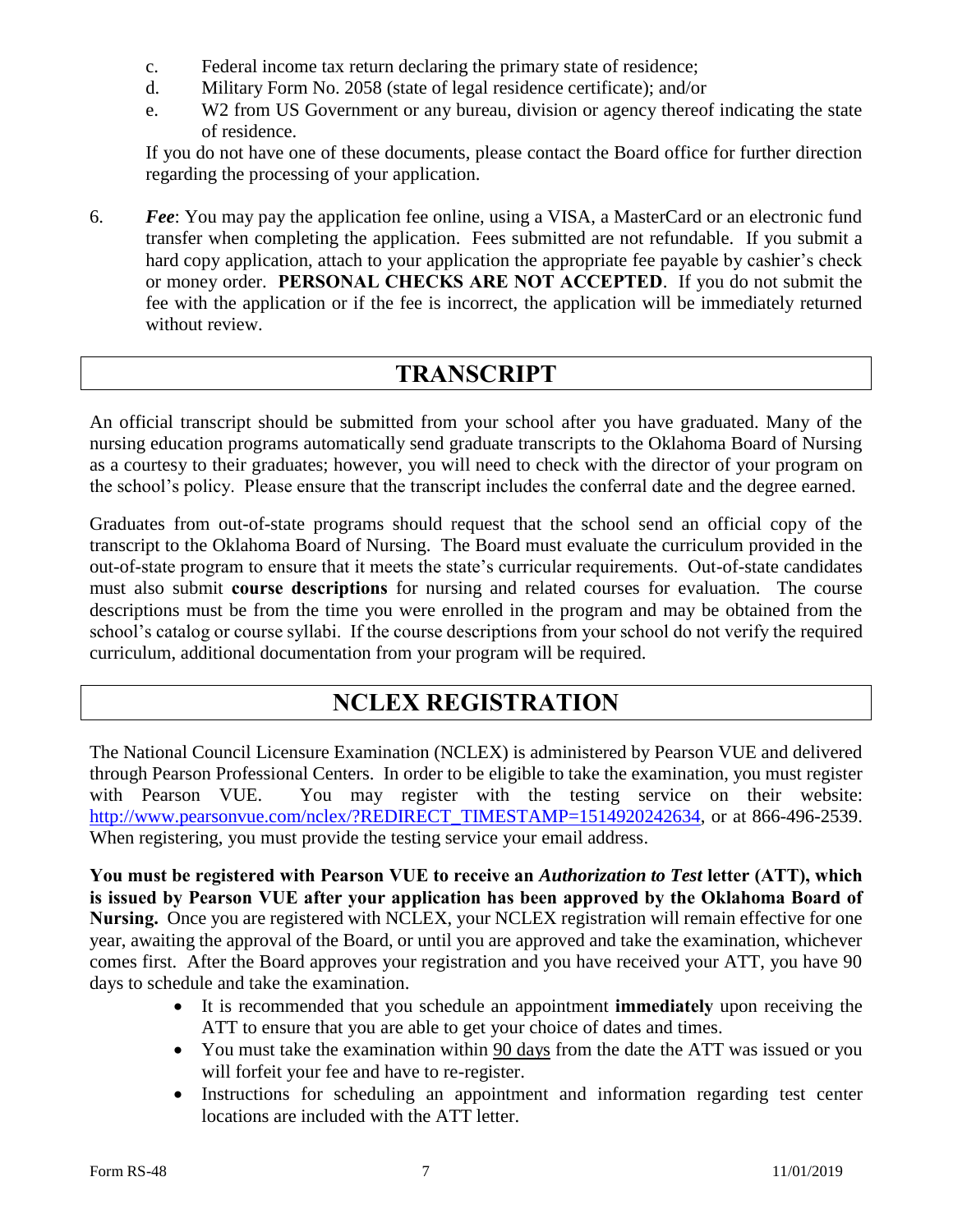• Please note current requirements for documents that you must take to the testing center on your test day as found on the NCLEX website.

#### **REASONABLE ACCOMMODATIONS FOR THE NCLEX-RN® and NCLEX-PN®**

In compliance with the Americans with Disabilities Act (ADA), the Oklahoma Board of Nursing provides reasonable accommodations for candidates with disabilities that may interfere with their performance on the National Council Licensure Examination for Registered Nurses (NCLEX-RN®) and/or Licensed Practical nurses (NCLEX-PN®). A person with a disability is defined in federal law.

If you are requesting that reasonable accommodations be provided to take the NCLEX-RN® and/or NCLEX-PN®, please download the "Instruction and Form for Requesting Reasonable Accommodations for NCLEX" form off the website by accessing: [http://www.nursing.ok.gov/nclexaccommodate.pdf.](http://www.nursing.ok.gov/nclexaccommodate.pdf) Please complete and submit the form as directed.

Registration with Pearson Vue must be in place **before** reasonable accommodations can be approved. Candidates requesting reasonable accommodations **will not be approved** to take the NCLEX-RN® or NCLEX-PN®, or receive an online authorization to test until the reasonable accommodations for testing have been approved by the Board of Nursing.

#### **GENERAL INFORMATION**

Test results will NOT be provided over the telephone by the Oklahoma Board of Nursing.

You are required to notify the Board in writing of any address changes occurring during the registration and testing process. This notification must be signed and submitted in person, by mail, or by facsimile.

If you take and fail the examination, a rewrite application and fee must be submitted. You may view average processing times of a completed application on our website in the Agency Data/Statistics/Quarterly Statistics link. Repeated telephone calls to check on the status of your application will delay, rather than facilitate, the processing of your application. Applications are processed in the order they are received.

Once licensed, the License Verification link on the Board's website will be the first place your new license will be noted.

Registered Nurse licenses expire the last day of the licensee's birth month in even-numbered years, and Licensed Practical Nurse licenses expire the last day of the licensee's birth month in odd-numbered years following the date of issuance. The application fee includes the processing of your application and licensure through the current renewal period. **Fees are not pro-rated and are non-refundable.**

In accordance with Oklahoma law (59 O.S. § 567.7 E), the Executive Director shall suspend the license or certificate of a person who submits a check, money draft, or similar instrument for payment of a fee which is not honored by the financial institution named. The suspension becomes effective ten (10) days following delivery by certified mail of written notice of the dishonor and the impending suspension to the person's address on file. Upon notification of suspension, the person may reinstate the authorization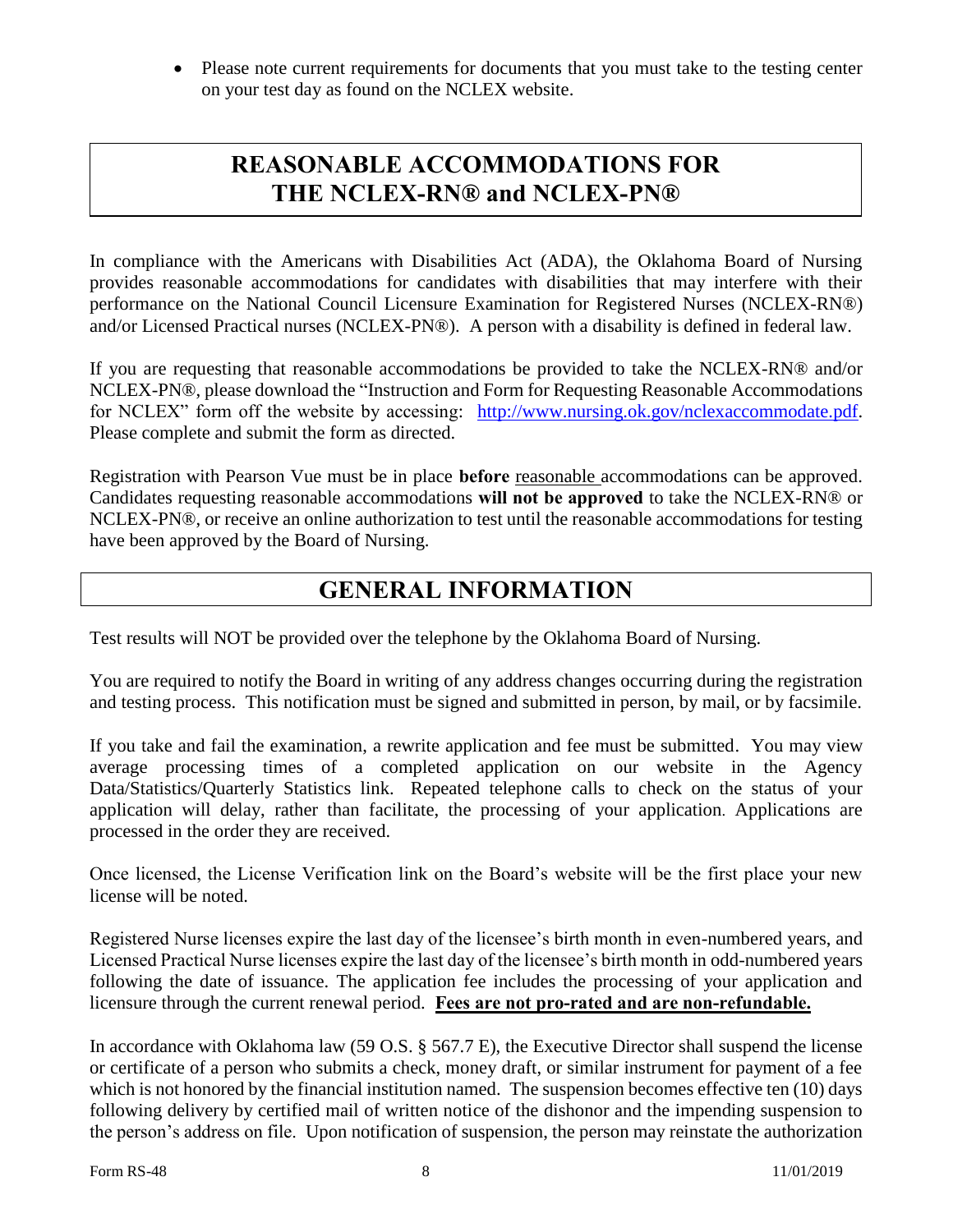to practice upon payment of the fees and any and all costs associated with notice and collection. The suspension shall be exempt from the Administrative Procedures Act.

### **INFORMATION ON TIME LIMIT AFTER GRADUATION TO TAKE AND PASS THE NCLEX**

All applicants for licensure by examination must submit a completed application, transcript, and fee to the Board and a completed registration form and fee to the authorized testing service **within two years of completion of the nursing education program**. If more than two years has elapsed, you must complete additional education as follows:

- 1) Successfully complete a Board-approved refresher course in accordance with the Board's policy; **or**
- 2) Successfully complete nursing didactic coursework and faculty-supervised clinical experience in a board-approved nursing education program at the appropriate education level, to include at least 80 hours in classroom and skills laboratory review and at least 80 hours participating in patient care activities in the clinical setting
- After completion of the required additional education, the applicant will have two additional years to take and pass the NCLEX examination [OAC 485:10-7-1 (e) and 485:10-9-1 (e)].

If it has been more than two years since you graduated from your nursing education program, you must submit evidence of either completing a Board-approved refresher course or coursework/clinical experience in a nursing education program, as outlined above. The following evidence will be accepted:

- 1) An official transcript or original copy of a certificate of completion identifying successful completion from a Board-approved refresher course
- 2) An official transcript from an educational institution offering a board-approved nursing education program at the same educational level as the program you originally completed, documenting at least 80 contact hours of theory/skills laboratory coursework and 80 contact hours in clinical coursework. Credit hours will be converted to contact hours using the following ratios: 15 contact hours per credit hour for theory, 30 contact hours per credit hour for skills laboratory, and 45 contact hours per credit hour for clinical coursework.

A list of nursing education programs and refresher courses approved by the Oklahoma Board of Nursing is available on the Board's website: [www.nursing.ok.gov.](http://www.ok.gov/nursing) Click on the link for "Education".

## **INFORMATION ON TIME LIMIT AFTER PREVIOUSLY PASSING THE NCLEX WITHOUT RESULTANT LICENSURE**

If more than two (2) years has elapsed since you successfully passed the NCLEX-RN / NCLEX-PN and did **NOT** obtain licensure as a Registered Nurse / Licensed Practical Nurse, you must complete additional education as follows:

- 1) Successfully complete a Board-approved refresher course in accordance with the Board's policy; **or**
- 2) Successfully complete nursing didactic coursework and faculty-supervised clinical experience in a board-approved nursing education program at the appropriate education level, to include at

.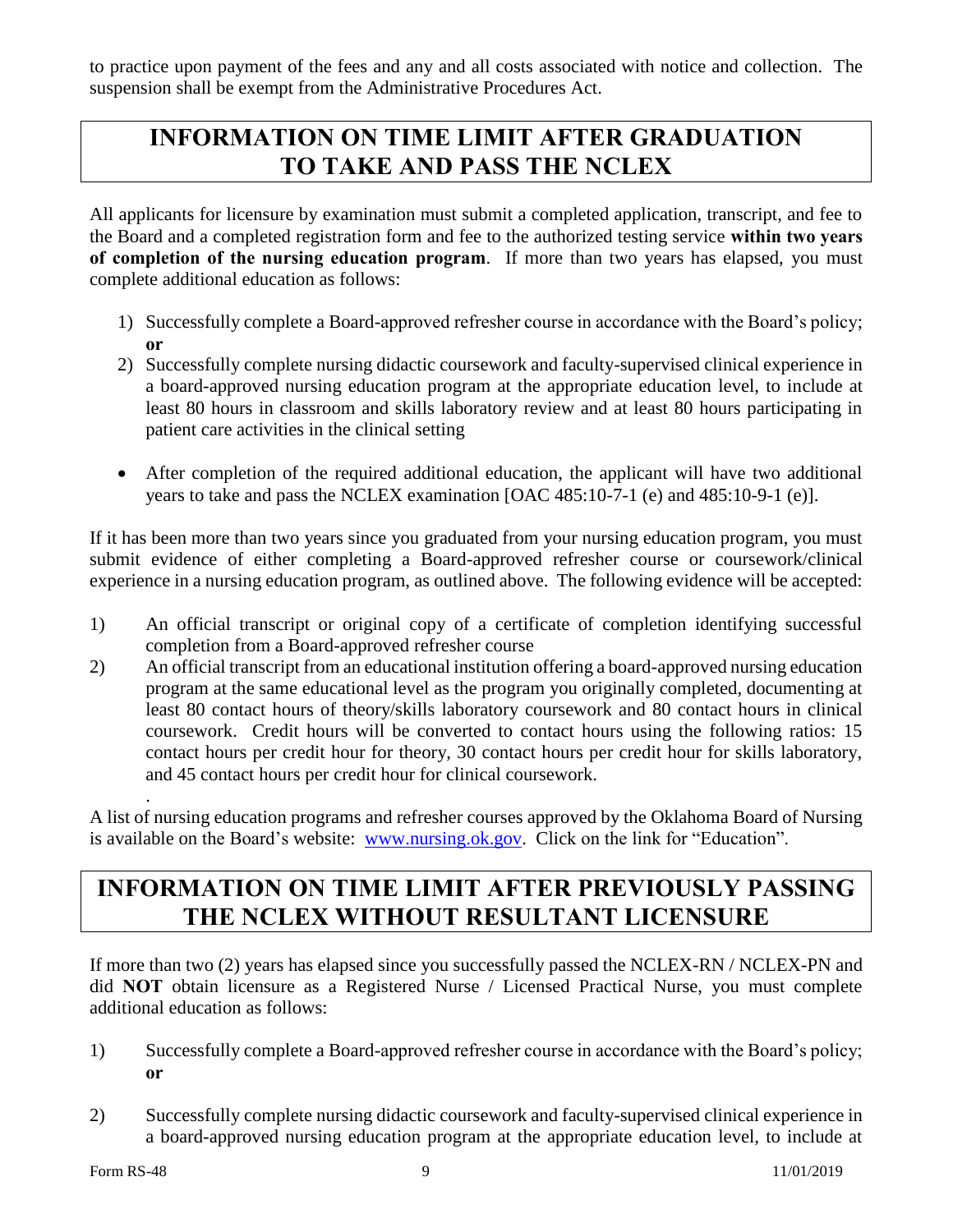least 80 hours in classroom and skills laboratory review and at least 80 hours participating in patient care activities in the clinical setting

If it has been more than two (2) years since you passed the NCLEX, you must submit evidence of either completing a Board-approved refresher course or coursework/clinical experience in a nursing education program, as outlined above. The following evidence will be accepted:

- 1) An official transcript or original copy of a certificate of completion identifying successful completion from a Board-approved refresher course; **or**
- 2) An official transcript from an educational institution offering a board-approved nursing education program at the same educational level as the program you originally completed, documenting at least 80 contact hours of theory/skills laboratory coursework and 80 contact hours in clinical coursework. Credit hours will be converted to contact hours using the following ratios: 15 contact hours per credit hour for theory, 30 contact hours per credit hour for skills laboratory, and 45 contact hours per credit hour for clinical coursework

### **COMMON MISTAKES THAT DELAY APPLICATION PROCESSING**

- **Failing to submit fingerprint images to be used for the purpose of permitting a state and national criminal background search**
- **Leaving application questions incomplete or unanswered, or using correction fluid on the application**
- **Failing to provide the full legal name and Social Security number on the application**
- **Failing to provide license or certificate numbers, if the applicant holds another health-related license or certificate**
- **Failing to submit an** *Evidence of Status Form* **and supporting documentation**
- **Failing to request that an official transcript be submitted directly by the nursing education program**
- **Having a different name on the application from the name on the transcript or testing service registration form**
- **Not registering with the testing service for the examination**
- **Failing to submit a degree plan and course descriptions for review (required only for students graduating from out-of-state programs)**
- **Failing to provide a complete description and documentation regarding a history of criminal charges, disciplinary action, judicial declaration of incompetence, or alternative program**